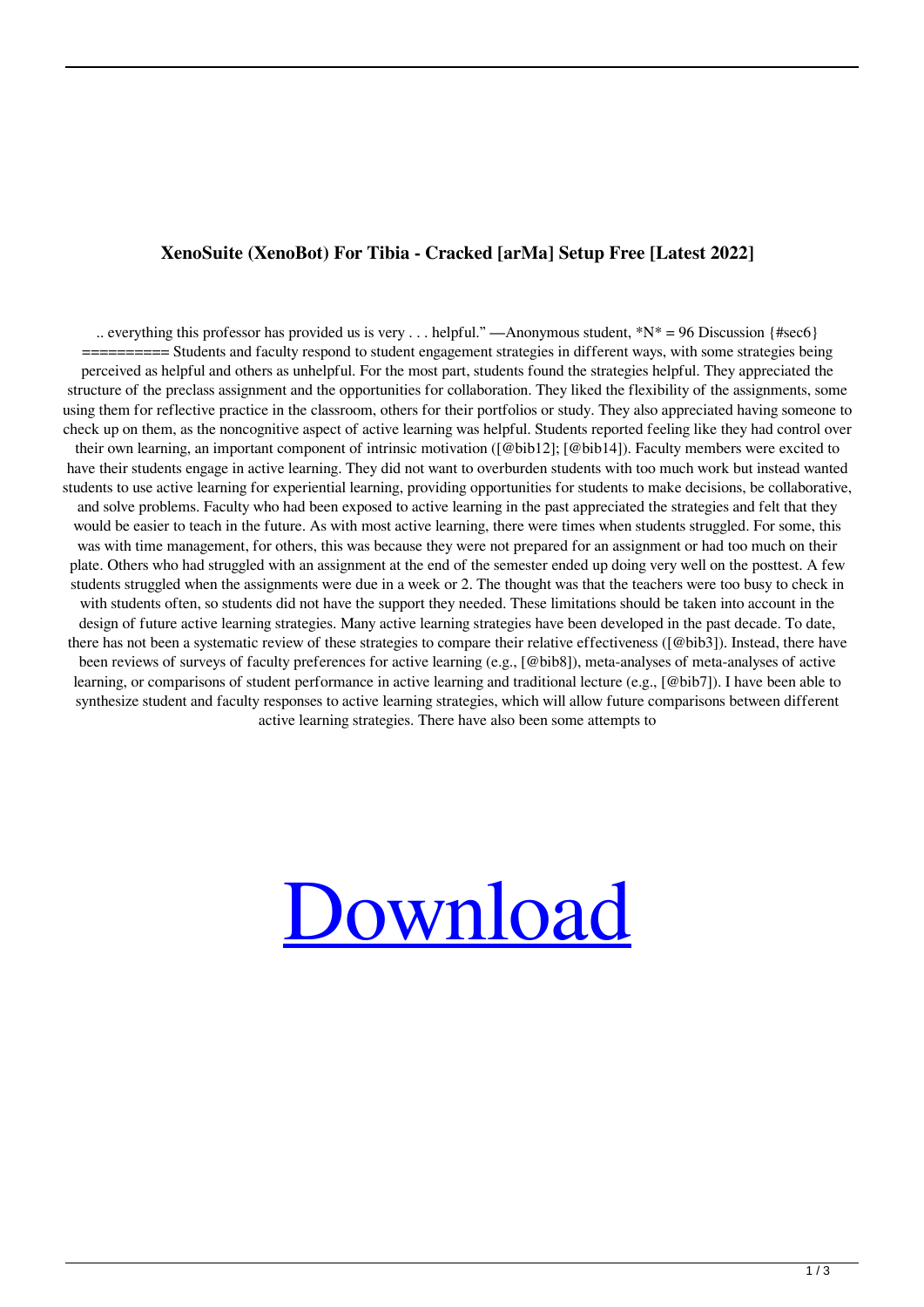## **DOWNLOAD**

... .com/c/ziG2wuSZ/18-xenosuite-x enobot-for-tibia-cracked-armasetup-free -download-3 ... Autor: Ai (Korean: i•,,i? $\mathbb{Z}$ 'ë? $(E)$  is a Korean group of the makers and artists of the Electronic/Industrial punk/electro rap genre, originally founded in 2003 ... Anime Manga and Image Fans - APK Download Applicativo para tus tibia favoritos! VAdeo de juego gratis (grabado por jp). Nuevos juegos. Animes e mas